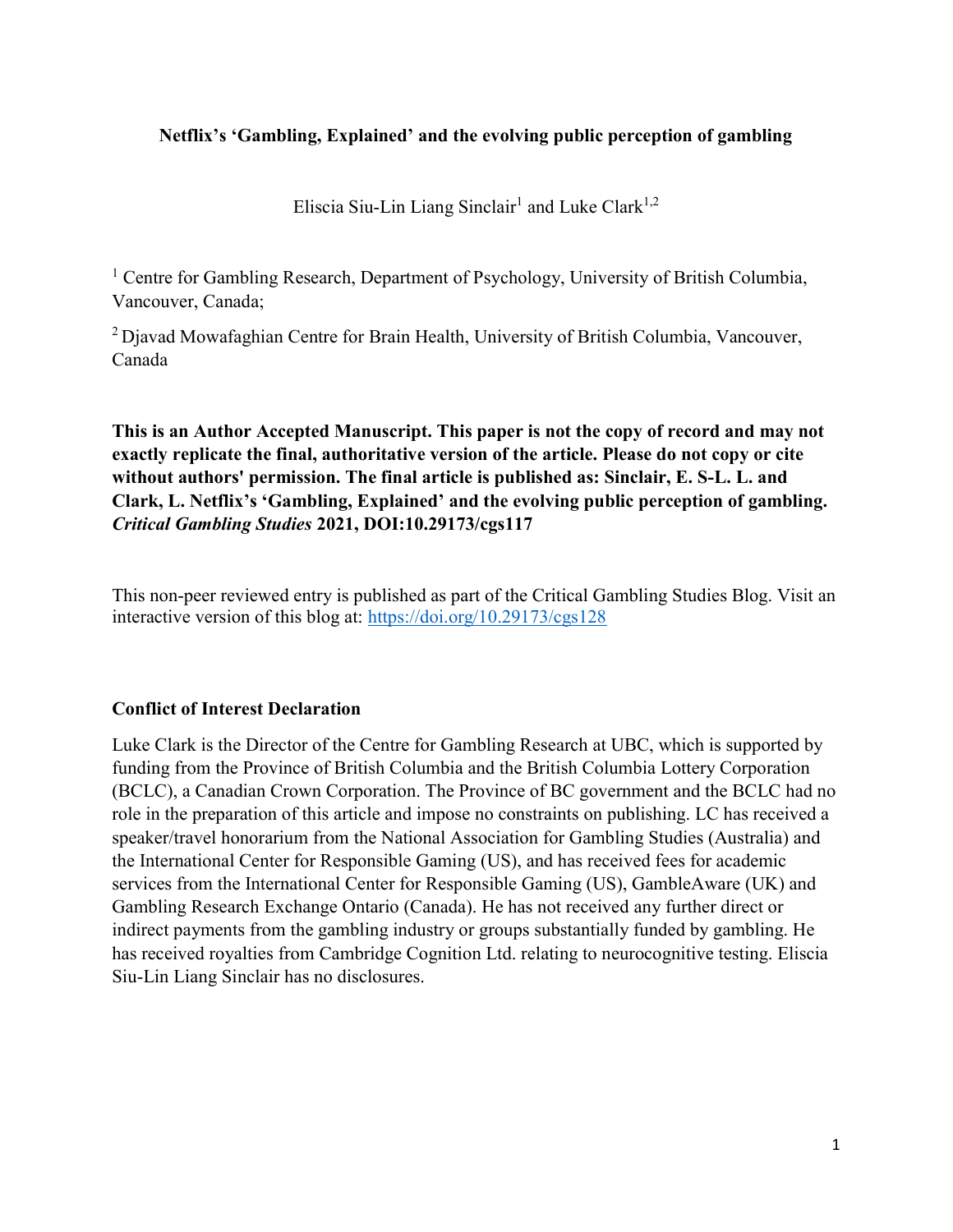"The gambling industry is built on losers"

Netflix's Gambling, Explained

Gambling, Explained is the fourth installment in Netflix's limited docuseries Money, Explained, which features other episodes on credit cards, retirement, and student loans. Gambling is often sensationalized in Hollywood films (e.g., Casino Royale, The Hangover, Ocean's Eleven), but the portrayal of gambling within popular culture, including film, TV and music, provides a barometer of how well public perceptions of gambling align with current academic discussions of gambling and its associated harms. Our lab at the University of British Columbia recently got together (online) to watch and critique *Gambling, Explained*. Our positions inside of academia offer a perspective on the episode, and this blog outlines some of what we found interesting. Overall, Gambling, Explained packs a vast amount of content into a succinct 22 minutes, and our lab consensus was that Netflix did a commendable job accurately representing the facts and current research around gambling.

The episode opens with one of the enduring paradoxes of gambling behaviour: the contrast of society's preoccupation with winners, against the mathematical reality of long-term losses. This segues swiftly to an explanation of Social Casino Games, which are digital games that structurally resemble casino gambling products, but where individuals do not have the opportunity to bet or win real money, although they can make in-game purchases. There have been concerns for several years that Social Casino Games may serve as a gateway to real-money gambling, with some evidence for 'migration' over a six-month follow-up (Kim et al., 2014). The description of Social Casino Games in Gambling, Explained is adequate but brief, and it could have dug deeper on the psychological significance of why people engage with such products even when money is (largely) removed from their operation. Links could have been made to other contemporary angles on the "gamblification" of video games such as the debate around video game loot boxes (Larche & Dixon, 2021).

For a Netflix series with such high visibility, the inclusion of testimonials from individuals with lived experience of gambling harm is a major strength, highlighting the consequences and social impact of problem gambling. One person featured sought treatment for their gambling problem because their habit "hurt everyone [they] knew". Another admits to falling prey to erroneous beliefs about luck, chance, and control, that pervade the gambling experience (e.g., the gambler's fallacy, the illusion of control), which are portrayed in the show using some powerful animations. This person asserts that the "availability of gambling is terrible", and that with newer online gambling opportunities, people will be able to gamble with newfound ease. Now in recovery, they describe how gambling almost cost them everything: "I lost my house, I lost my car, I lost my belongings, my kids' belongings, my husband's belongings".

One topic that piqued our interest in relation to some of our own research was Natasha Dow Schüll's explanation of "The Zone". Schüll's book "Addiction by Design" has inspired much recent research on slot machine gambling, and in *Gambling, Explained*, she is an engaging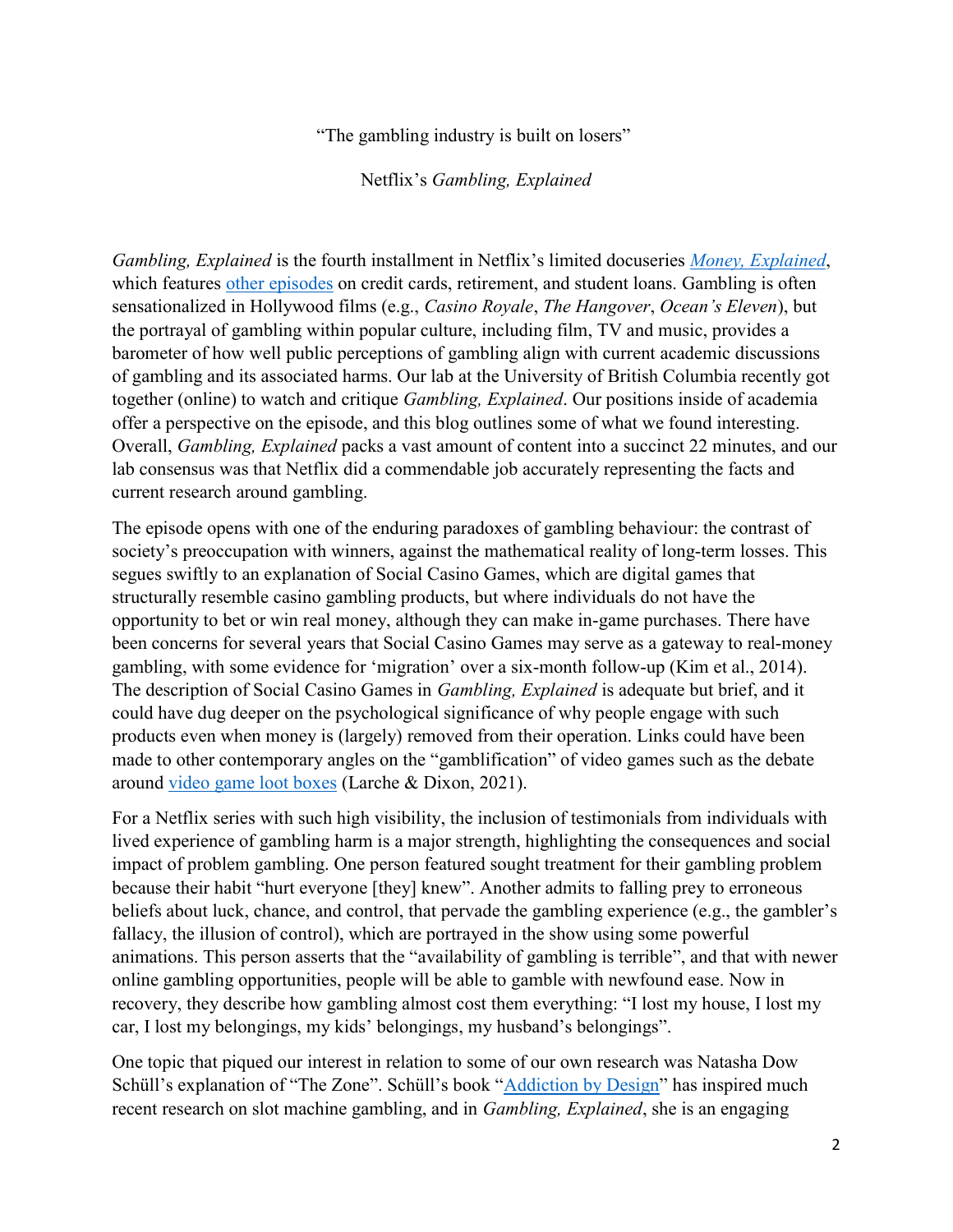interviewee. "The zone is not where you are even worried about winning or being in control. You really just want to keep going". While intriguing, this statement may not be entirely correct from a psychological standpoint. In a recent paper from our own lab, Murch et al. (2020) investigated whether slot machine gamblers were "zoned out", like Schüll suggests, or "zoned in" – a cognitive state of intense focus and high attention to performance. Using eye-tracking during the use of an authentic slot machine housed in the lab, this study found that recreational gamblers who were more immersed made more eye movements ('saccades') overall and paid greater attention to 'performance' information in the game (i.e., their remaining credit). It's not clear if these results would necessarily apply to higher-risk levels of problem gambling (PGSI 8+) who were excluded from the study for ethical reasons, but our data favour this 'zoned in' account of immersion as a state of attentional hyper-focus (Murch & Clark, 2021).

Gambling, Explained interviews Mike Robinson, a behavioural neuroscientist, who introduces dopamine's relationship to gambling - "It's all about the pause … We start getting a flutter of dopamine in anticipation of the possible reward". This prompts the documentary to delve into the famous neuroscience experiments by Schultz et al. (1997), which were one of the building blocks of the modern field of decision neuroscience, and helped to clarify the relationships between dopamine cell firing, reward, and expectancy. According to this study, over the course of learning, the dopamine signal from cells in the Ventral Tegmental Area tracks back from 'unconditioned stimuli' (a pleasant fruit juice) to conditioned stimuli that predict reward, but are not inherently rewarding in themselves (such as the spinning reels of the slot machine). After learning, these neurons only fire to the conditioned stimuli, not the reward. We felt that the account in Gambling, Explained did not handle some of the nuances to these data in perfect terms. The episode describes dopamine activity as "a reaction associated with pleasure in humans", whereas Schultz's data and the reinforcement learning account specifically highlights how dopamine activity is driven by prediction rather than pleasure. Dopamine is *not* the 'pleasure chemical' and the dopamine system represents how to 'get to' rewards in the world (Chen, 2018). Despite this oversight, the graphical depiction of the Schultz experiment is accurate and concise.

For such a mainstream series, perhaps the most surprising topic to be featured in Gambling, Explained is that of industry funding of gambling research and the associated debate around conflicts of interest. Schüll explains "industry capture" as a process by which specialized gambling research bodies distribute funds derived from gambling revenue, a system that may be prone to subtle biases towards certain lines of enquiry, such as understanding individual risk factors for gambling problems, while failing to support research on the harmful ingredients of the gambling products created by the industry. The ICRG (International Center for Responsible Gaming, in the US), RGF (Responsible Gambling Fund, in the UK), and NAGS (National Association for Gambling Studies, in Australia) are named as examples of such funding structures. Again here, the brief coverage in Gambling, Explained perhaps inevitably overlooks some of the nuances to this debate. A recent editorial (Nature, 2018) also acknowledged that "it isn't appropriate for research related to a major social and public-health problem to be so heavily dependent on the very industry that enables it" but highlights how gambling research is a small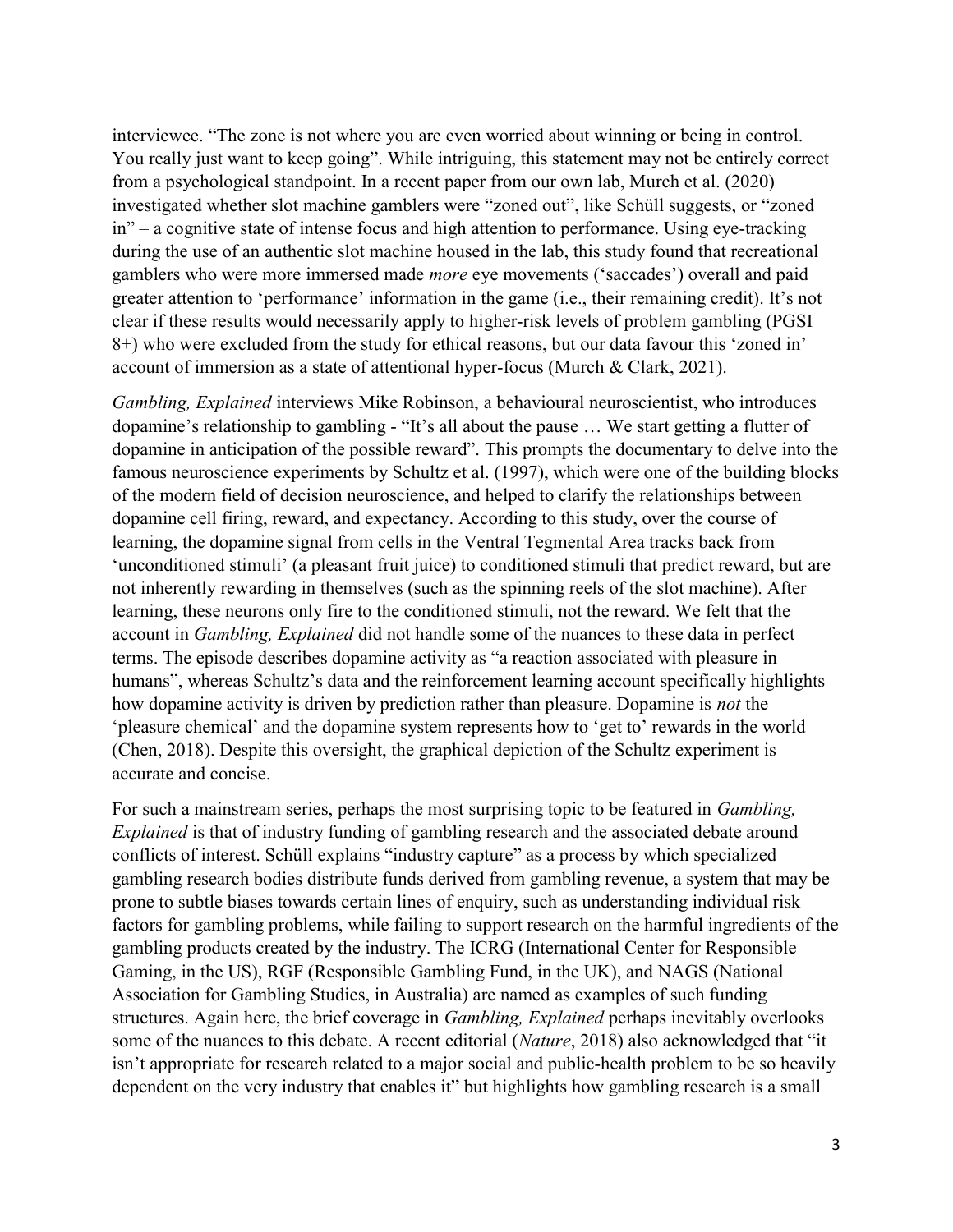and underfunded field. Gambling currently falls between the cracks in many federal systems for research funding, such as the US NIH (National Institute of Health).

Another recent article describes how the consequences of industry-funding can be to make the evidence base "narrow in scope, often methodologically weak, and [focus] on problematising individuals while deflecting attention from harmful products…" (van Schalkwyk et al., 2021). To overcome a dichotomous view of gambling -- that it is either safe or pathological -- van Schalkwyk et al. (2021) suggest governing bodies take a public health approach to gambling regulation, an important contemporary development that Gambling, Explained fails to mention. The public health approach recognizes that gambling harms come about from the combination of several factors (e.g., product features and environmental access) besides individual risk, as well as the concept and distribution of 'harms' as distinct from clinical symptoms.

Gambling, Explained briefly introduces another hot topic in the form of financial speculation. Former MIT Blackjack Team member Semyon Dukach, part of the team the movie 21 was loosely based on, asserts that "day trading isn't investing, day trading is actually gambling". Day trading has become more popular during the pandemic, driven in large part by the accessibility of apps such as Robinhood and WealthSimple which offer commission-free trading and fractional shares (Nova, 2020). One of the authors was exposed to the Robinhood craze when their coworker casually mentioned losing \$3,000 on Robinhood. They had been swept up by the recent GameStop frenzy and held onto their stock for too long, with the price eventually dropping substantially. Indeed, most individuals who invested in GameStop actually ended up losing money (Brown, 2021).

The ambiguous nature of gambling is a running theme in *Gambling, Explained*, and Dukach discusses the time he spent at MIT playing blackjack, a game that can involve considerable skill. Certainly, blackjack benefits from knowledge of the optimal betting strategies across different hand values, but Dukach focuses instead on card counting as "keeping track of the cards that come out of the deck, because that affects the probability of the cards remaining in the deck". We felt that this section was a little misleading. Since the notorious MIT incident, casinos have taken various steps that largely negate the effectiveness of card counting, such as the use of multi-deck shoes and automatic shufflers (Schwartz, 2018). These changes to the game have driven some blackjack players away and suggest that the MIT strategy is no longer viable.

In continuing with its examination of skill-based gambling, the psychologist and professional poker player Maria Konnikova, author of "The Biggest Bluff", is interviewed. Konnikova asserts "[she's] not a gambler, [she's] a poker player" - a common statement among poker players that is echoed in John Dahl's movie Rounders ("Why do you think the same five guys make it to the final table of the World Series of Poker every single year? What, are they the luckiest guys in Las Vegas?"). Both poker and blackjack are not *solely* games of skill, however. Pluribus, a computer program developed at Carnegie Mellon University, was able to win against skilled opponents - but not every time, which is a key distinction from chess-playing AIs. As with its explanation of cognitive distortions, the use of cartoon animations to convey the different levels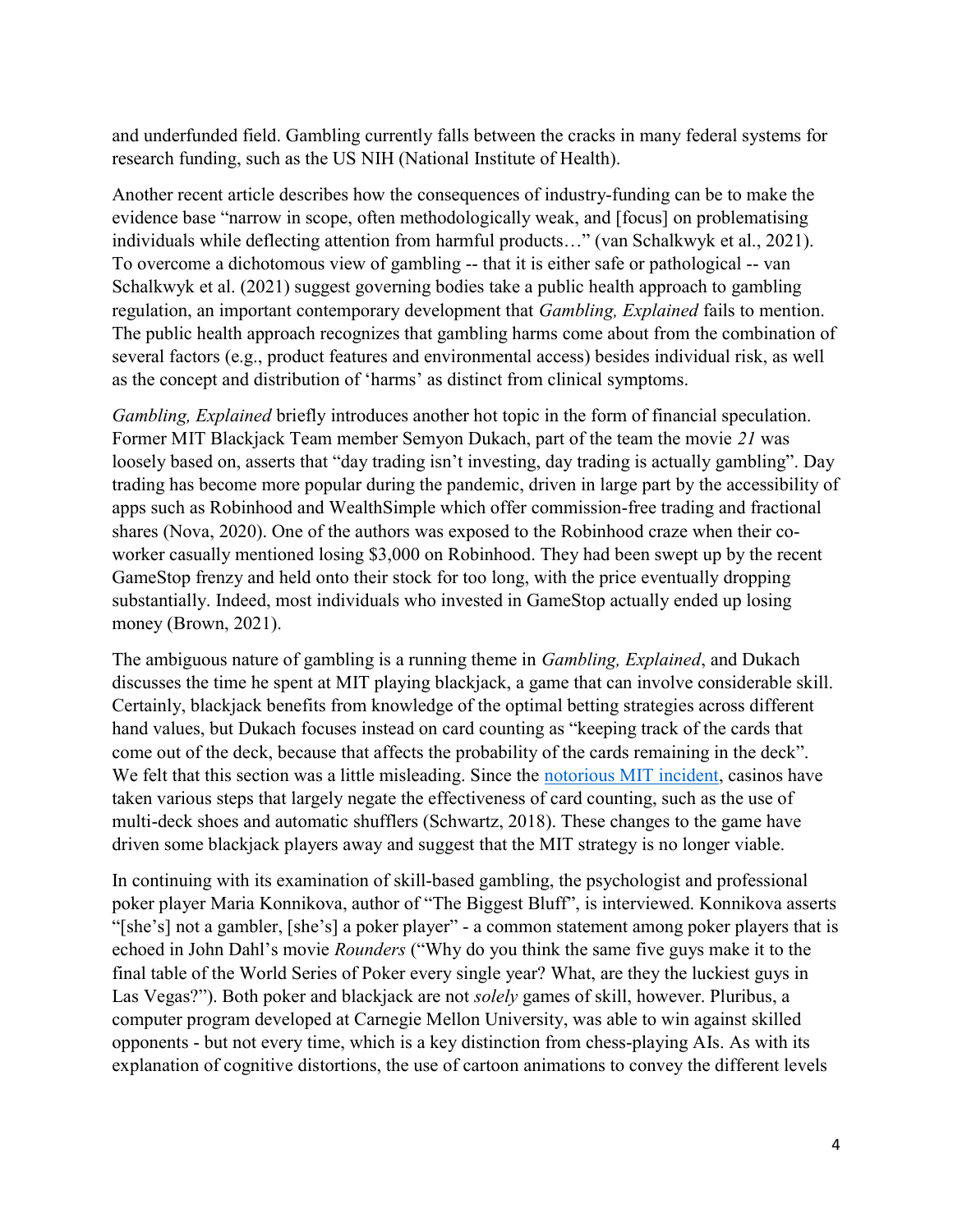of chance and skill across blackjack, poker, chess, and financial investment is a particular strength of Gambling, Explained.

Illustrating its contemporaneousness, Gambling, Explained closes by briefly touching on the effects of the COVID-19 pandemic on the gambling industry. With people left bored, anxious, and socially isolated, trading on Robinhood as well as online gambling are asserted to have soared in the United States. Research looking at the effects of COVID on gambling has been a moving target throughout the pandemic, and multiple studies have described an overall reduction in gambling frequency and expenditure, albeit juxtaposed with an increase in problematic gambling in a vulnerable minority; including younger males in a review by Hodgins & Stevens (2021) and gamblers with higher PGSI scores at baseline and lower income in Xuereb et al. (2021). With the closure of land-based casinos during lockdown periods, there is some evidence of a migration to online gambling (Price, 2020; Xuereb et al., 2021), and during the first 6 weeks of emergency measures, individuals with depression and moderate and severe forms of anxiety were more likely to gamble online and be classified as high-risk (Price, 2020). Charting the longer-term impact of the pandemic on gambling behaviours and harm will remain a research priority for some years to come. Dukach's final line in the episode "humans gamble because life is a gamble – the future is always uncertain" has never seemed so true.

## Acknowledgements

The authors would like to thank Spencer Murch for helpful input on a draft.

Eliscia Siu-Lin Liang Sinclair is an undergraduate Research Assistant at the Centre for Gambling Research at UBC, Department of Psychology, University of British Columbia, Vancouver, British Columbia, Canada

Luke Clark is the Director of the Centre for Gambling Research at UBC, Department of Psychology, University of British Columbia, Vancouver, British Columbia, Canada Djavad Mowafaghian Centre for Brain Health, University of British Columbia, Vancouver, British Columbia, Canada

## References

Chen, A. (2018, March 27). Please stop calling dopamine the 'pleasure chemical'. The Verge. https://www.theverge.com/2018/3/27/17169446/dopamine-pleasure-chemical-neurosciencereward-motivation

Brown, A. (2021, February 4). Reddit Traders Have Lost Millions Over GameStop. But Many Are Refusing To Quit. Forbes Magazine. https://www.forbes.com/sites/abrambrown/2021/02/04/reddit-traders-have-lostmillions-over-gamestop-but-many-are-refusing-to-quit/?sh=7397c2d62d8f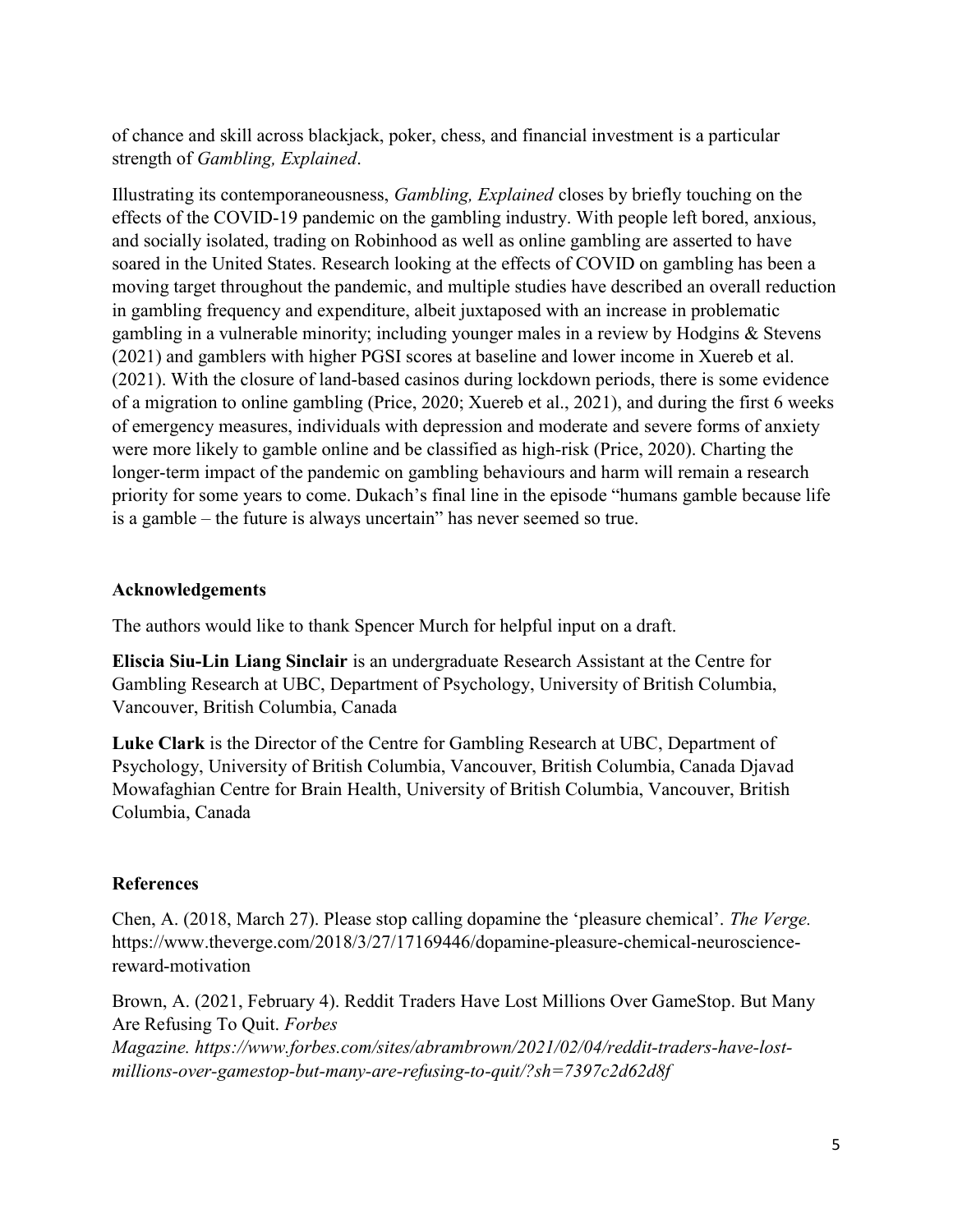Dixon, M., & Larche, C. (2021). Loot boxes as a form of gambling, and their potential for contributing to gaming related harm. Critical Gambling Studies. https://doi.org/10.29173/cgs102

Gordon C., Klein E., Mumm C., Olsen M.W., Posner J. (Executive Producers). (May 11, 2021). "Gambling, Explained". Money, Explained, season 1, episode 4, Vox Media, Netflix.

Hodgins, D. C., & Stevens, R. M. G. (2021). The impact of COVID-19 on gambling and gambling disorder: emerging data. Current Opinion in Psychiatry, 34(4), 332–343. https://doi.org/10.1097/YCO.0000000000000709

Kim, H. S., Wohl, M. J. A., Stewart, M. J., Sztainert, T., & Gainsbury, S. M. (2014). Limit your time, gamble responsibly: Setting a time limit (via pop-up message) on an electronic gaming machine reduces time on device. International Gambling Studies, 14(2), 266- 278.https://doi.org/10.1080/14459795.2014.910244

Murch, W. S., & Clark, L. (2021). Understanding the Slot Machine Zone. Current Addiction Repreports 8, 214–224. https://doi.org/10.1007/s40429-021-00371-x

Murch, W. S., Limbrick‐Oldfield, E. H., Ferrari, M. A., MacDonald, K. I., Fooken, J., Cherkasova, M. V., Spering, M., & Clark, L. (2020). Zoned in or zoned out? investigating immersion in slot machine gambling using mobile eye-tracking. Addiction (Abingdon, England), 115(6), 1127-1138. https://doi.org/10.1111/add.14899

Nova, A. (2020, September 21). Many are chasing the stock market by day trading in the pandemic. It could end badly. CNBC. https://www.cnbc.com/2020/09/21/many-people-turn-today-trading-in-pandemic-few-will-be-a-winners.html

Price, A. (2020). Online gambling in the midst of COVID-19: A nexus of mental health concerns, substance use and financial stress. International Journal of Mental Health and Addiction, , 1-18. https://doi.org/10.1007/s11469-020-00366-1 (note to self: no volume or issue number)

Schultz, W., Dayan, P., & Montague, P. R. (1997). A neural substrate of prediction and reward. Science , 275(5306), 1593-1599. https://doi.org/10.1126/science.275.5306.1593

Schwartz D.G., (2018, July 16). Blackjack's Rise And Fall Shows What Drives Customers Away. Forbes Magazine. https://www.forbes.com/sites/davidschwartz/2018/07/16/blackjacksrise-and-fall-shows-what-drives-customers-away/?sh=5700be82d5ec

Nature. Science has a gambling problem. (Editorial) (2018). Nature (London), 553379. https://doi.org/10.1038/d41586-018-01051-z

van Schalkwyk, M. C. I., Petticrew, M., Cassidy, R., Adams, P., McKee, M., Reynolds, J., & Orford, J. (2021). A public health approach to gambling regulation: countering powerful influences. The Lancet Public Health, 6(8), e614-e619.. https://doi.org/10.1016/s2468- 2667(21)00098-0